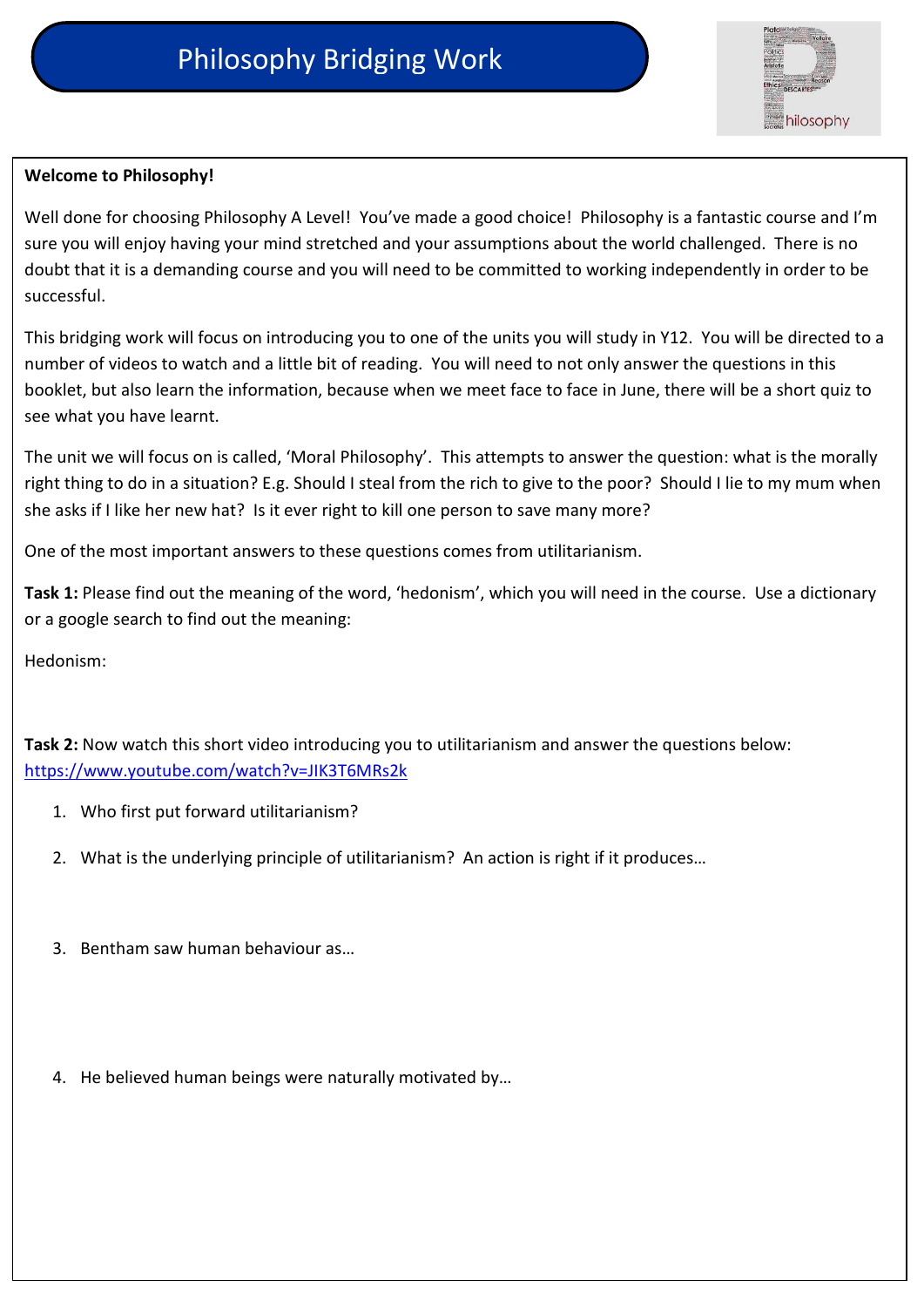5. What were the 7 characteristics of the Hedonic Calculus:

| Its | <b>Meaning</b> |
|-----|----------------|
|     |                |
|     |                |
|     |                |
|     |                |
|     |                |
|     |                |
|     |                |

- 6. Jeremy Bentham's view is known as \_\_\_\_\_\_ Utilitarianism.
- **7.** Think about this moral dilemma: you are on a boat. You see two people drowning in one area of the sea and one person drowning in another area of the sea. You don't have time to reach both places. What would utilitarianism say you should do? Why?

**8.** Think about this moral dilemma: Imagine ten sadists have captured an innocent person and they are torturing him. Imagine the pleasure the ten sadists is getting is outweighing the pain one innocent person is getting. According to act utilitarianism is this the right action? Why?

**9.** What two other problems are there with act utilitarianism?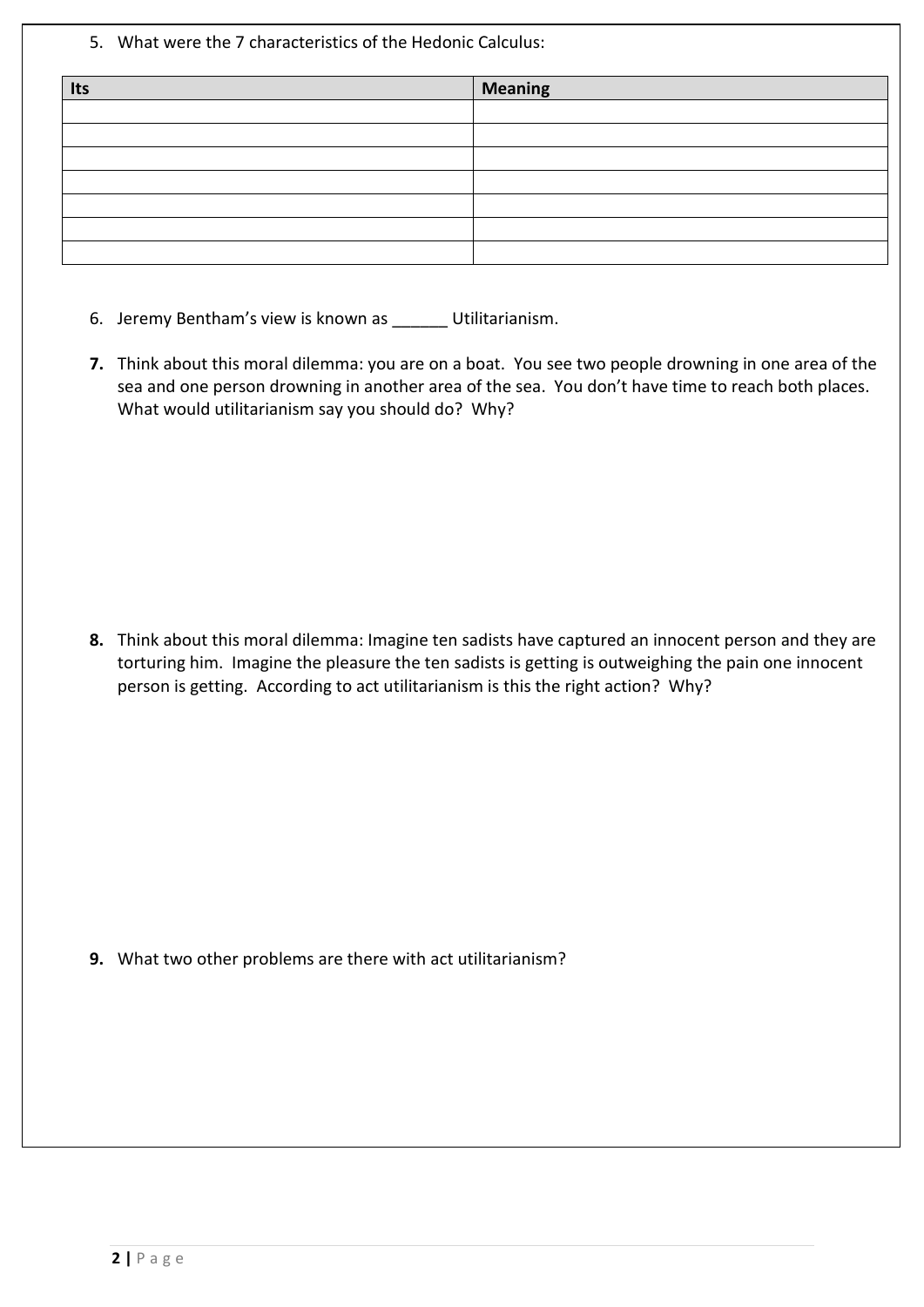| 10. Who founded rule utilitarianism? |  |
|--------------------------------------|--|
|--------------------------------------|--|

11. In what way does rule and act utilitarianism agree?

12. In what two ways do rule and act utilitarianism differ?

13. Your friend is in your house. A psycho knocks on your door who wants to kill your friend and asks if your friend is in your house. How would a rule utilitarian respond? Why?

14. How might rule utilitarians get around this problem?

- 15. What is the problem with soft rule utilitarianism?
- 16. What is preference utilitarianism?
- 17. State two problems with preference utilitarianism.